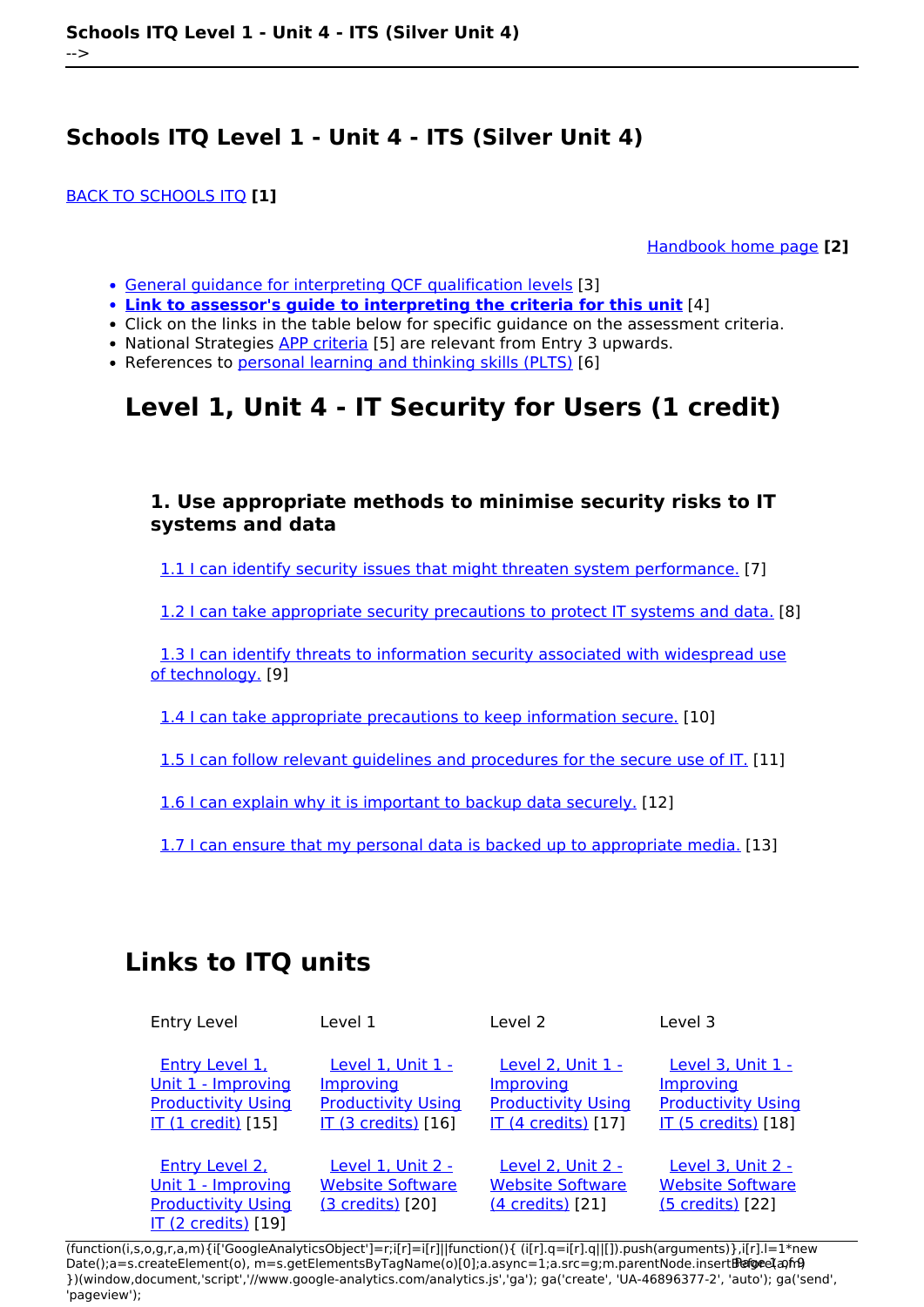| $\rightarrow$ | Schools ITQ Level 1 - Unit 4 - ITS (Silver Unit 4)                                                          |                                                                                               |                                                                                        |
|---------------|-------------------------------------------------------------------------------------------------------------|-----------------------------------------------------------------------------------------------|----------------------------------------------------------------------------------------|
|               | <b>Entry Level 2,</b><br>Unit 2 - Using ICT<br>to Select and<br>Exchange<br>Information (2<br>credits) [23] | <b>Level 1, Unit 3 -</b><br><b>Using</b><br>Collaborative<br>Technologies (3<br>credits) [24] | <b>Level 2, Unit 3 -</b><br>Using<br>Collaborative<br>Technologies (4<br>credits) [25] |
|               | Entry Level 2,<br>Unit 3 - Online<br>Basics (2 credits)<br>$[27]$                                           | Level 1. Unit 4 -<br><b>IT Security for</b><br>Users (1 credit)<br>$[28]$                     | Level 2, Unit 4 -<br><b>IT Security for</b><br>Users (2 credits)<br>[29]               |
|               | <b>Entry Level 2.</b><br>Unit 4 -Desktop<br>Publishing<br>Software (2<br>credits) [31]                      | Level 1, Unit 5 -<br>Spreadsheet<br>Software (3<br>credits) [32]                              | Level 2, Unit 5 -<br>Spreadsheet<br>Software (4<br>credits) [33]                       |
|               | <b>Entry Level 2.</b><br>Unit 5 - Using ICT:<br><b>Safe Working</b><br>Practices (1<br>credit) [35]         | Level 1, Unit 6 -<br><b>Specialist</b><br>Software (2<br>credits) [36]                        | Level 2, Unit 6 -<br><b>Specialist</b><br>software (3<br>credits) [37]                 |
|               | Entry Level 2.<br>Unit 6 - Using ICT<br>in the Workplace<br>(3 credits) [39]                                | <b>Level 1. Unit 7 -</b><br><b>Word Processing</b><br>(3 credits) [40]                        | Level 2, Unit 7 -<br><b>Word processing</b><br>(4 credits) [41]                        |
|               | Entry Level 2,<br>Unit 7 - Imaging<br>software (2<br>credits) [43]                                          | Level 1, Unit 8 -<br>Using the Internet<br>(3 credits) [44]                                   | Level 2, Unit 8 -<br>Using the interne<br>(4 credits) [45]                             |
|               | <b>Entry Level 2.</b><br>Unit 8 - Using ICT<br>Equipment in a<br><b>Work Place (2)</b><br>credits) [47]     | Level 1, Unit 9 -<br>Drawing and<br>planning (2<br>credits) [48]                              | Level 2, Unit 9 -<br><b>Drawing and</b><br>planning (3<br>credits) [49]                |
|               | <b>Entry Level 2.</b><br>Unit 9 - Using<br><b>Word Processing</b><br>Software (2<br>credits) [51]           | <b>Level 1, Unit 10 -</b><br>Presentation<br>Software (3<br>credits) [52]                     | Level 2, Unit 10<br>Presentation<br>software (4<br>credits) [53]                       |
|               | <b>Entry Level 2.</b><br>Unit 10 - ICT for<br>Employment (1                                                 | Level 1, Unit 11 -<br><b>Database</b><br>Software (3                                          | Level 2, Unit 11<br>Database softwar<br>(4 credits) [57]                               |

 [Entry Level 2,](https://theingots.org/community/siel2u11) [Unit 11 - Audio](https://theingots.org/community/siel2u11) [Level 1, Unit 12 -](https://theingots.org/community/sil1u12) [Desktop](https://theingots.org/community/sil1u12) [Publishing](https://theingots.org/community/sil1u12) [Software \(3](https://theingots.org/community/sil1u12) [credits\)](https://theingots.org/community/sil1u12) [60] [Level 2, Unit 12 -](https://theingots.org/community/sil2u12) [Desktop](https://theingots.org/community/sil2u12) [Publishing](https://theingots.org/community/sil2u12) [Software \(4](https://theingots.org/community/sil2u12) [credits\)](https://theingots.org/community/sil2u12) [61]

[credits\)](https://theingots.org/community/sil1u11) [56]

[credit\)](https://theingots.org/community/siel2u10) [55]

[and Video](https://theingots.org/community/siel2u11) [Software \(2](https://theingots.org/community/siel2u11) [credits\)](https://theingots.org/community/siel2u11) [59] [Level 3, Unit 3 -](https://theingots.org/community/sil3u3)

 [Level 3, Unit 4 -](https://theingots.org/community/sil3u4) [IT Security for](https://theingots.org/community/sil3u4) [Users \(3 credits\)](https://theingots.org/community/sil3u4)

 [Level 3, Unit 5 -](https://theingots.org/community/sil3u5) **[Spreadsheet](https://theingots.org/community/sil3u5)** [Software \(6](https://theingots.org/community/sil3u5) [credits\)](https://theingots.org/community/sil3u5) [34]

[Level 3, Unit 6 -](https://theingots.org/community/sil3u6)

 [Level 3, Unit 7 -](https://theingots.org/community/sil3u7) [Word Processing](https://theingots.org/community/sil3u7) [Software \(6](https://theingots.org/community/sil3u7) [credits\)](https://theingots.org/community/sil3u7) [42]

 [Level 3, Unit 8 -](https://theingots.org/community/sil3u8) [Using the Internet](https://theingots.org/community/sil3u8) [\(5 credits\)](https://theingots.org/community/sil3u8) [46]

 [Level 3, Unit 9 -](https://theingots.org/community/sil3u9) [Drawing and](https://theingots.org/community/sil3u9) [Planning Software](https://theingots.org/community/sil3u9) [\(4 credits\)](https://theingots.org/community/sil3u9) [50]

[Level 3, Unit 10 -](https://theingots.org/community/sil3u10)

**[Presentation](https://theingots.org/community/sil3u10)** [Software \(6](https://theingots.org/community/sil3u10) [credits\)](https://theingots.org/community/sil3u10) [54]

**[Specialist](https://theingots.org/community/sil3u6)** [Software \(4](https://theingots.org/community/sil3u6) [credits\)](https://theingots.org/community/sil3u6) [38]

**[Collaborative](https://theingots.org/community/sil3u3)** [Technologies \(6](https://theingots.org/community/sil3u3) [credits\)](https://theingots.org/community/sil3u3) [26]

[Using](https://theingots.org/community/sil3u3)

[30]

2, Unit 10 tation  $e(4)$  $[53]$ 

2. Unit 11 se software [\(4 credits\)](https://theingots.org/community/sil2u11) [57]

 [Level 3, Unit 11 -](https://theingots.org/community/sil3u11) **[Database](https://theingots.org/community/sil3u11)** [Software \(6](https://theingots.org/community/sil3u11) [credits\)](https://theingots.org/community/sil3u11) [58]

 [Level 3, Unit 12 -](https://theingots.org/community/sil3u12) [Desktop](https://theingots.org/community/sil3u12) [Publishing](https://theingots.org/community/sil3u12) [Software \(5](https://theingots.org/community/sil3u12) [credits\)](https://theingots.org/community/sil3u12) [62]

(function(i,s,o,g,r,a,m){i['GoogleAnalyticsObject']=r;i[r]=i[r]||function(){ (i[r].q=i[r].q||[]).push(arguments)},i[r].l=1\*new Date();a=s.createElement(o), m=s.getElementsByTagName(o)[0];a.async=1;a.src=g;m.parentNode.insertBහ@eේ a,mp })(window,document,'script','//www.google-analytics.com/analytics.js','ga'); ga('create', 'UA-46896377-2', 'auto'); ga('send', 'pageview');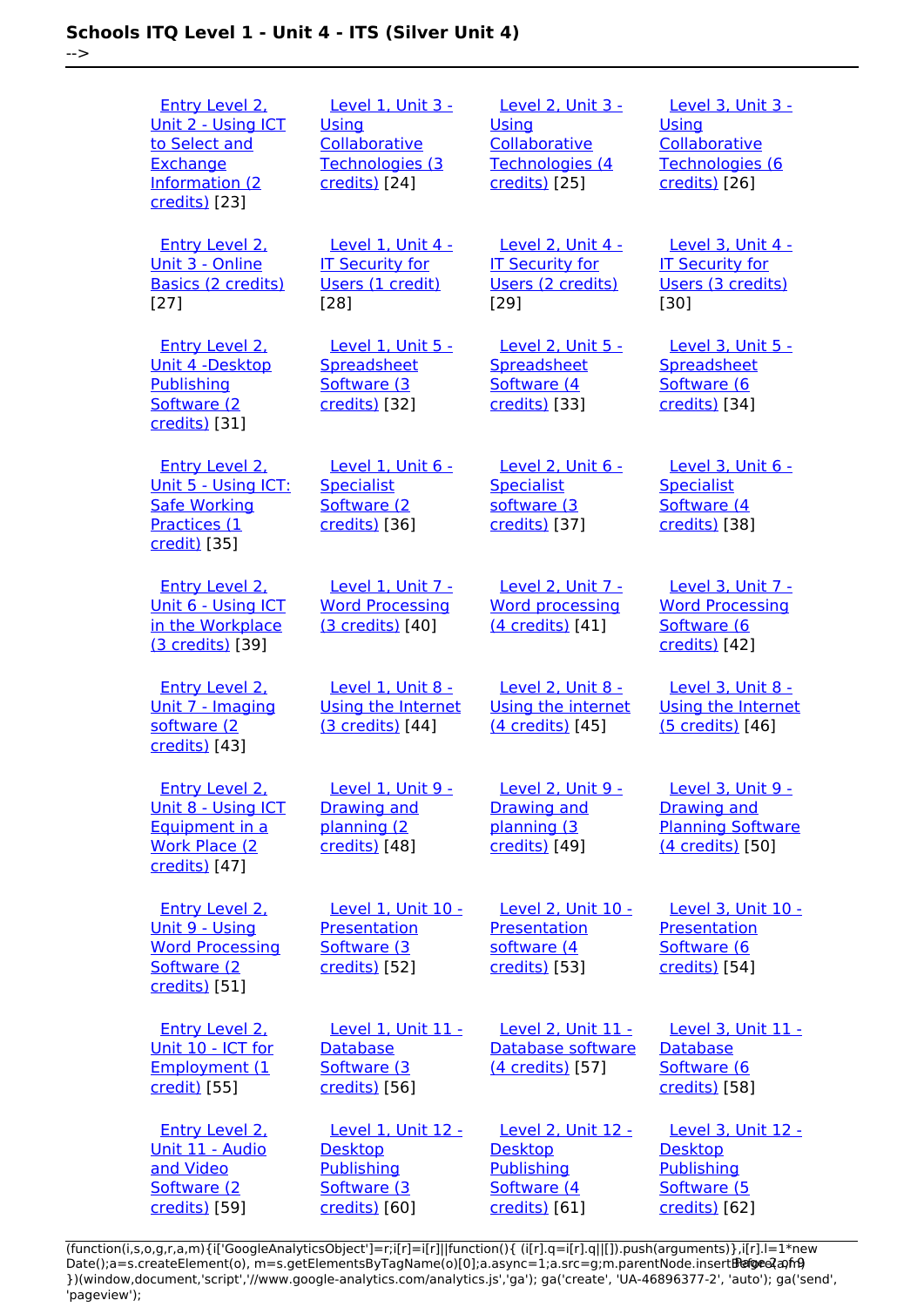-->

| <b>Entry Level 2.</b><br><u> Unit 12 -</u><br><b>Presentation</b><br>Software (2)<br>credits) [63]                    | <b>Level 1, Unit 13 -</b><br><b>Using Email (2)</b><br>credits) [64]                                                             | <b>Level 2, Unit 13 -</b><br><b>Using Email (3)</b><br>credits) [65]                                                      | <b>Level 3, Unit 13 -</b><br><b>Using Email (3)</b><br>credits) [66]                     |
|-----------------------------------------------------------------------------------------------------------------------|----------------------------------------------------------------------------------------------------------------------------------|---------------------------------------------------------------------------------------------------------------------------|------------------------------------------------------------------------------------------|
| <b>Entry Level 3.</b><br>Unit 1 - Improving<br><b>Productivity Using</b><br>IT (3 credits) [67]                       | Level 1, Unit 14 -<br><b>Audio Software (2)</b><br>credits) [68]                                                                 | <b>Level 2, Unit 14 -</b><br><b>Audio Software (3)</b><br>credits) [69]                                                   | <b>Level 3, Unit 14 -</b><br><b>Audio Software (4)</b><br>credits) [70]                  |
| <b>Entry Level 3.</b><br>Unit 2 - Online<br>Basics (1 credit)<br>$[71]$                                               | Level 1, Unit 15 -<br><b>Imaging Software</b><br>(3 credits) [72]                                                                | Level 2, Unit 15 -<br><b>Imaging Software</b><br>(4 credits) [73]                                                         | Level 3, Unit 15 -<br><b>Imaging Software</b><br>(5 credits) [74]                        |
| <b>Entry Level 3.</b><br>Unit 3 - Desktop<br>Publishing<br>Software (2<br>credits) [75]                               | Level 1, Unit 16 -<br><b>IT Communication</b><br><b>Fundamentals (2</b><br>credits) [76]                                         | Level 2, Unit 16 -<br><b>IT Communication</b><br><b>Fundamentals (2</b><br>credits) [77]                                  | Level 3, Unit 17 -<br>Video Software (4<br>credits) [78]                                 |
| <b>Entry Level 3.</b><br><u> Unit 4 - Displaying</u><br><b>Information Using</b><br><b>ICT (3 credits)</b> [79]       | Level 1, Unit 17 -<br><b>Video Software (2)</b><br>credits) [80]                                                                 | Level 2, Unit 17 -<br><b>Video Software (3)</b><br>credits) [81]                                                          | Level 3, Unit 23 -<br><b>Multimedia</b><br>Software (6<br>credits) [82]                  |
| <b>Entry Level 3.</b><br>Unit 5 - Using ICT<br>to Find<br><b>Information (3)</b><br>credits) [83]                     | Level 1, Unit 18 -<br><b>IT Software</b><br><b>Fundamentals (3</b><br>credits) [84]                                              | <b>Level 2, Unit 18 -</b><br><b>IT Software</b><br><b>Fundamentals (3)</b><br>credits) [85]                               | Level 3, Unit 24 -<br><b>Additive</b><br>Manufacture (6<br>credits) [86]                 |
| <b>Entry Level 3.</b><br><u> Unit 6 -</u><br>Communicating<br><b>Information Using</b><br><b>ICT (3 credits)</b> [87] | - 19 I Init 19 امرہ ا<br><b>IT User</b><br><b>Fundamentals (3)</b><br>credits) [88]                                              | Level 2, Unit 19 -<br><b>IT User</b><br><b>Fundamentals (3)</b><br>credits) [89]                                          | $PQQQQ$ $3$ $PQQQ$ $7$ $-$<br><b>Design Software</b><br>(5 credits) [90]                 |
| Entry Level 3.<br><u> Unit 7 - Producing</u><br><b>Charts Using ICT</b><br>(3 credits) [91]                           | Level 1, Unit 20 -<br><b>Using Mobile IT</b><br>Devices (2 credits)<br>$[92]$                                                    | Level 2, Unit 20 -<br><b>Using Mobile IT</b><br>Devices (2 credits)<br>[93]                                               | Level 3, Unit 28 -<br>Optimise IT<br>System<br>Performance (5<br>credits) [94]           |
| <b>Entry Level 3.</b><br>Unit 8 - IT Security<br>for users (1 credit)<br>[95]                                         | <b>Level 1, Unit 21 -</b><br><b>Data Management</b><br>Software (2)<br>credits) [96]                                             | <b>Level 2, Unit 21 -</b><br>Data Management<br>Software (3)<br>credits) [97]                                             | <b>Level 3, Unit 29 -</b><br>Set Up an IT<br>System (5 credits)<br>[98]                  |
| <b>Entry Level 3.</b><br><u> Unit 10 -</u><br>Presentation<br>software (2<br>credits) [99]                            | Level 1, Unit 22-<br><b>Understanding the</b><br>social and<br>environmental<br>impact of<br>architecture and<br>construction (3 | Level 2, Unit 22<br>-Understanding<br>the social and<br>environmental<br>impact of<br>architecture and<br>construction (4 | Level 3, Unit 32 -<br>Computerised<br><b>Accounting</b><br>Software (5<br>credits) [102] |

[\(function\(i,s,o,g,r,a,m\){i\['GoogleAnalyticsObject'\]=r;i\[r\]=i\[r\]||function\(\){ \(i\[r\].q=i\[r\].q||\[\]\).push\(arguments\)},i\[r\].l=1\\*new](https://theingots.org/community/sil1u22) Date();a=s.createElement(o), m=s.getElementsByTagName(o)[0];a.async=1;a.src=g;m.parentNode.insert**Before**e{a,mf} [}\)\(window,document,'script','//www.google-analytics.com/analytics.js','ga'\); ga\('create', 'UA-46896377-2', 'auto'\); ga\('send',](https://theingots.org/community/sil1u22) ['pageview'\);](https://theingots.org/community/sil1u22) Pagore3a, frB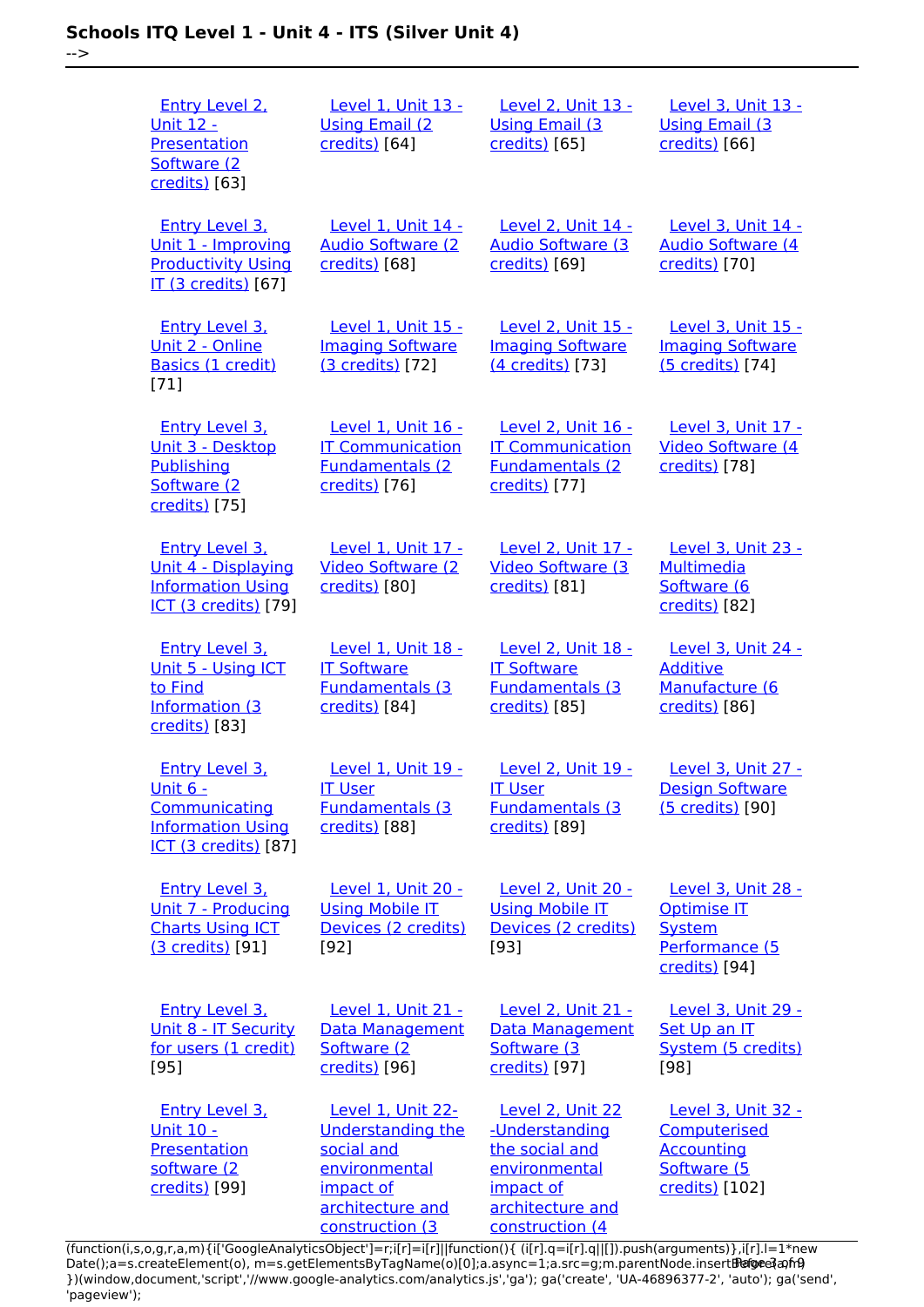|                                                                                                                          | credits) [100]                                                                                | credits) [101]                                                                                              |                                                                                                                               |
|--------------------------------------------------------------------------------------------------------------------------|-----------------------------------------------------------------------------------------------|-------------------------------------------------------------------------------------------------------------|-------------------------------------------------------------------------------------------------------------------------------|
| Entry Level 3,<br>Unit 15 - Imaging<br>Software (2<br>credits) [103]                                                     | Level 1, Unit 23 -<br><b>Multimedia</b><br>Software (3<br>credits) [104]                      | Level 2, Unit 23 -<br><b>Multimedia</b><br>Software (4<br>credits) [105]                                    | Level 3, Unit 33 -<br><b>Application</b><br>Development<br><b>Using Project</b><br>Management<br>Methods (6<br>credits) [106] |
| <b>Entry Level 3.</b><br><b>Unit 20 -</b><br>Introduction to<br><b>Using mobile IT</b><br>devices (2 credits)<br>$[107]$ | <b>Level 1, Unit 24 -</b><br><b>Additive</b><br>Manufacture (3<br>credits) [108]              | Level 2, Unit 24 -<br><b>Additive</b><br>Manufacture (3<br>credits) [109]                                   | Level 3, Unit 37 -<br><b>Internet of Things</b><br>(6 credits) [110]                                                          |
| <b>Entry Level 3.</b><br><u> Unit 25 -</u><br>Developing<br><b>Computer Games</b><br>and Puzzles (3<br>credits) [111]    | Level 1, Unit 25 -<br>Developing<br><b>Computer Games</b><br>and Puzzles (4<br>credits) [112] | <b>Level 2, Unit 25 -</b><br><b>Developing</b><br><b>Computer Games</b><br>and Puzzles (4<br>credits) [113] | Level 3, Unit 40 -<br><b>Cloud Based</b><br><b>Services and</b><br><b>Applications (5</b><br>credits) [114]                   |
| <b>Entry Level 3.</b><br><u>Unit 26 -</u><br><b>Computer Games</b><br>Development (3<br>credits) [115]                   | Level 1, Unit 26 -<br><b>Computer Games</b><br>Development (3<br>credits) [116]               | Level 2, Unit 26 -<br><b>Computer Games</b><br>Development (4<br>credits) [117]                             | Level 3, Unit 41 -<br><b>Cloud Based</b><br><b>Systems and</b><br>Security (5<br>credits) [118]                               |
| <b>Entry Level 3.</b><br>Unit 28 - Personal<br>information<br>management<br>software (1 credit)<br>[119]                 | Level 1, Unit 27 -<br><b>Design Software</b><br>(3 credits) [120]                             | Level 2, Unit 27 -<br><b>Design Software</b><br>(4 credits) [121]                                           | Level 3, Unit 42 -<br>Undertaking a<br><b>RealWorld Project</b><br>(5 credits) [122]                                          |
|                                                                                                                          | Level 1, Unit 28 -<br>Optimise IT<br>System<br>Performance (2<br>credits) [123]               | Level 2, Unit 28 -<br><b>Optimise IT</b><br>System<br>Performance (4<br>credits) [124]                      | Level 3, Unit 44 -<br><b>Bespoke Software</b><br>(4 credits) [125]                                                            |
|                                                                                                                          | Level 1, Unit 29 -<br>Set Up an IT<br>System (3 credits)<br>[126]                             | <b>Level 2, Unit 29 -</b><br>Set Up an IT<br>System (4 credits)<br>$[127]$                                  | Level 3, Unit 57 -<br>Networking<br><b>Fundamentals (5</b><br>credits) [128]                                                  |
|                                                                                                                          | Level 1, Unit 30 -<br>CAD (3 credits)<br>[129]                                                | <b>Level 2, Unit 30 -</b><br>CAD (3 credits)<br>[130]                                                       | <b>Level 3, Unit 60 -</b><br>Cisco CCNA 1 -<br><b>Introduction to</b><br>Networks (6<br>credits) [131]                        |
|                                                                                                                          | Level 1, Unit 31 -<br><b>Internet Safety for</b><br>IT users (3 credits)                      | <b>Level 2, Unit 32 -</b><br>Computerised<br><b>Accounting</b>                                              | <b>Level 3, Unit 61 -</b><br>Cisco CCNA 2 -<br><b>Routing and</b>                                                             |

(function(i,s,o,g,r,a,m){i['GoogleAnalyticsObject']=r;i[r]=i[r]||function(){ (i[r].q=i[r].q||[]).push(arguments)},i[r].l=1\*new Date();a=s.createElement(o), m=s.getElementsByTagName(o)[0];a.async=1;a.src=g;m.parentNode.insert**Bෂ@e4**a,m9 })(window,document,'script','//www.google-analytics.com/analytics.js','ga'); ga('create', 'UA-46896377-2', 'auto'); ga('send', 'pageview'); Page 4 of 9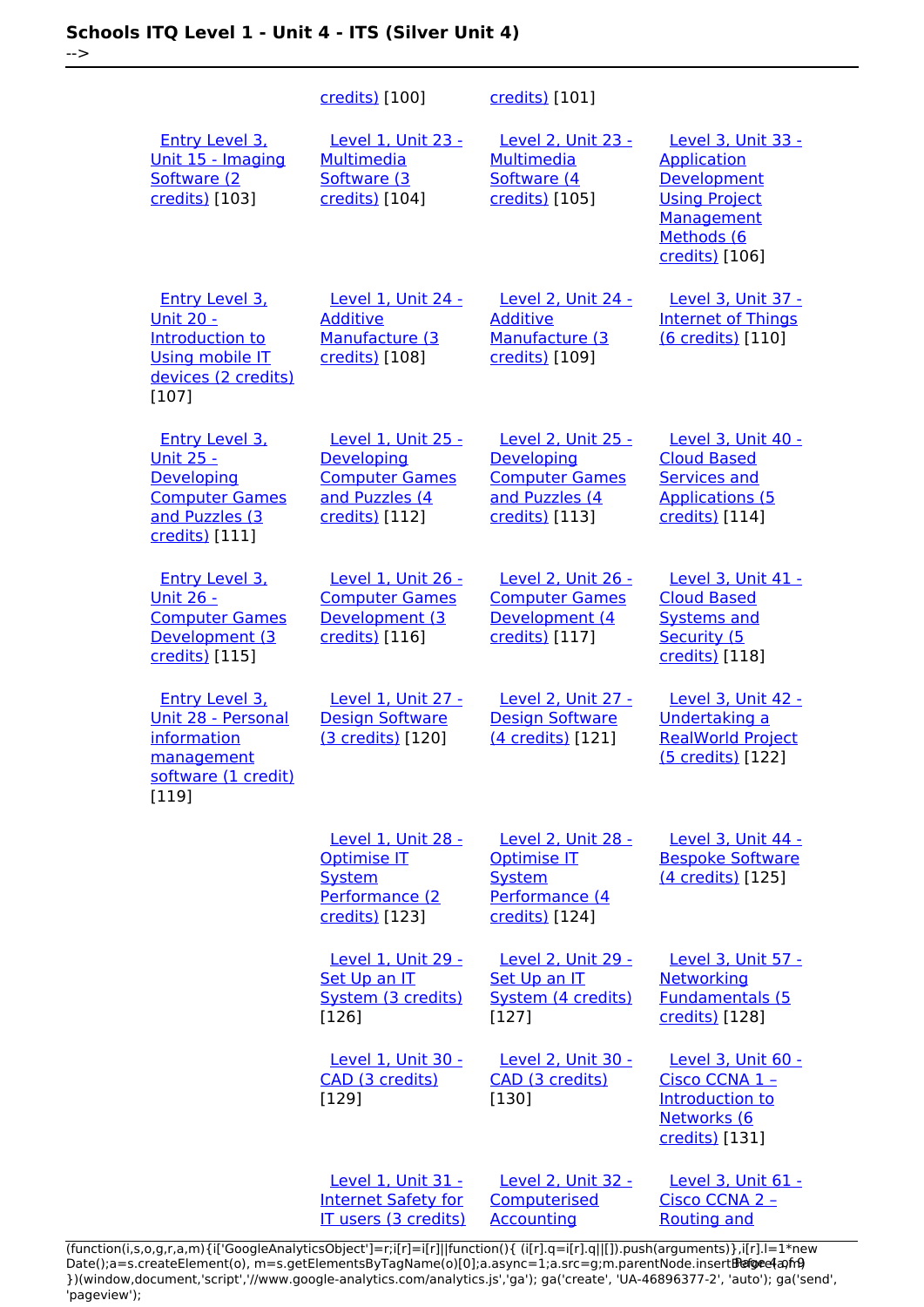| [132]                                                                                                       | Software (3<br>credits) [133]                                                                                                        | Switching (6<br>credits) [134]                                                                    |
|-------------------------------------------------------------------------------------------------------------|--------------------------------------------------------------------------------------------------------------------------------------|---------------------------------------------------------------------------------------------------|
| Level 1, Unit 32 -<br><b>Computerised</b><br><b>Accounting</b><br>Software (2<br>credits) [135]             | Level 2, Unit 33 -<br><b>Application</b><br>Development<br><b>Using Project</b><br><b>Management</b><br>Methods (4<br>credits) [136] | <b>Level 3, Unit 62 -</b><br>Cisco CCNA 3 -<br><b>Scaling Networks</b><br>(6 credits) [137]       |
| <b>Level 1, Unit 36 -</b><br><b>Einancial</b><br>Modelling (3<br>credits) [138]                             | <u>Level 2, Unit 34 -</u><br>Developing skills<br>for project<br>management (4<br>credits) [139]                                     | <b>Level 3, Unit 63 -</b><br>Cisco CCNA 4 -<br>Connecting<br>Networks (6<br>credits) [140]        |
| Level 1, Unit 50 -<br>Developing skills<br>for remote<br>working (3 credits)<br>[141]                       | <b>Level 2, Unit 35 -</b><br><b>Using Project</b><br>Management<br>Software (4<br>credits) [142]                                     | <b>Level 3, Unit 64 -</b><br>Cisco - CCNA<br>Security (6<br>credits) [143]                        |
| Level 1, Unit 51 -<br><b>Effectiveness</b><br>communication<br>using remote<br>systems (4<br>credits) [144] | <b>Level 2, Unit 50 -</b><br>Developing skills<br>for remote<br>working (3 credits)<br>$[145]$                                       | Level 3, Unit 65 -<br>$Cisco -$<br><b>CyberSecurity</b><br><b>Essentials (6</b><br>credits) [146] |
| <b>Level 1, Unit 102</b><br>- Digital Editing<br>and Publishing (4<br>credits) [147]                        | Level 2, Unit 51 -<br><b>Effectiveness</b><br>communication<br>using remote<br>systems (4<br>credits) [148]                          | Level 3, Unit 66 -<br>Cisco - IT<br><b>Essentials (6</b><br>credits) [149]                        |
| <b>Level 1, Unit 103</b><br>- Digital Modelling<br>(4 credits) [150]                                        | DELLevel 2, Unit<br>$70 -$<br><b>Understanding of</b><br><b>Cyber Security</b><br>and Online<br>Threats (3 credits)<br>[151]         | Level 3, Unit 67 -<br>$Cisco -$<br>Networking<br><b>Essentials (6</b><br>credits) [152]           |
| <b>Level 1, Unit 105</b><br>- Digital Design<br>and Graphics (4<br>credits) [153]                           | DELLevel 2, Unit<br>71 - Analysing and<br><b>Evaluating Cyber</b><br>Threats (3 credits)<br>$[154]$                                  |                                                                                                   |
|                                                                                                             | DELLevel 2, Unit<br>72 - Applying and<br>Deploving<br><b>Security Tools and</b><br><b>Best Practice (3</b><br>credits) [155]         |                                                                                                   |

(function(i,s,o,g,r,a,m){i['GoogleAnalyticsObject']=r;i[r]=i[r]||function(){ (i[r].q=i[r].q||[]).push(arguments)},i[r].l=1\*new Date();a=s.createElement(o), m=s.getElementsByTagName(o)[0];a.async=1;a.src=g;m.parentNode.insert**Before**e{a,mf} })(window,document,'script','//www.google-analytics.com/analytics.js','ga'); ga('create', 'UA-46896377-2', 'auto'); ga('send', 'pageview'); Pangred a fri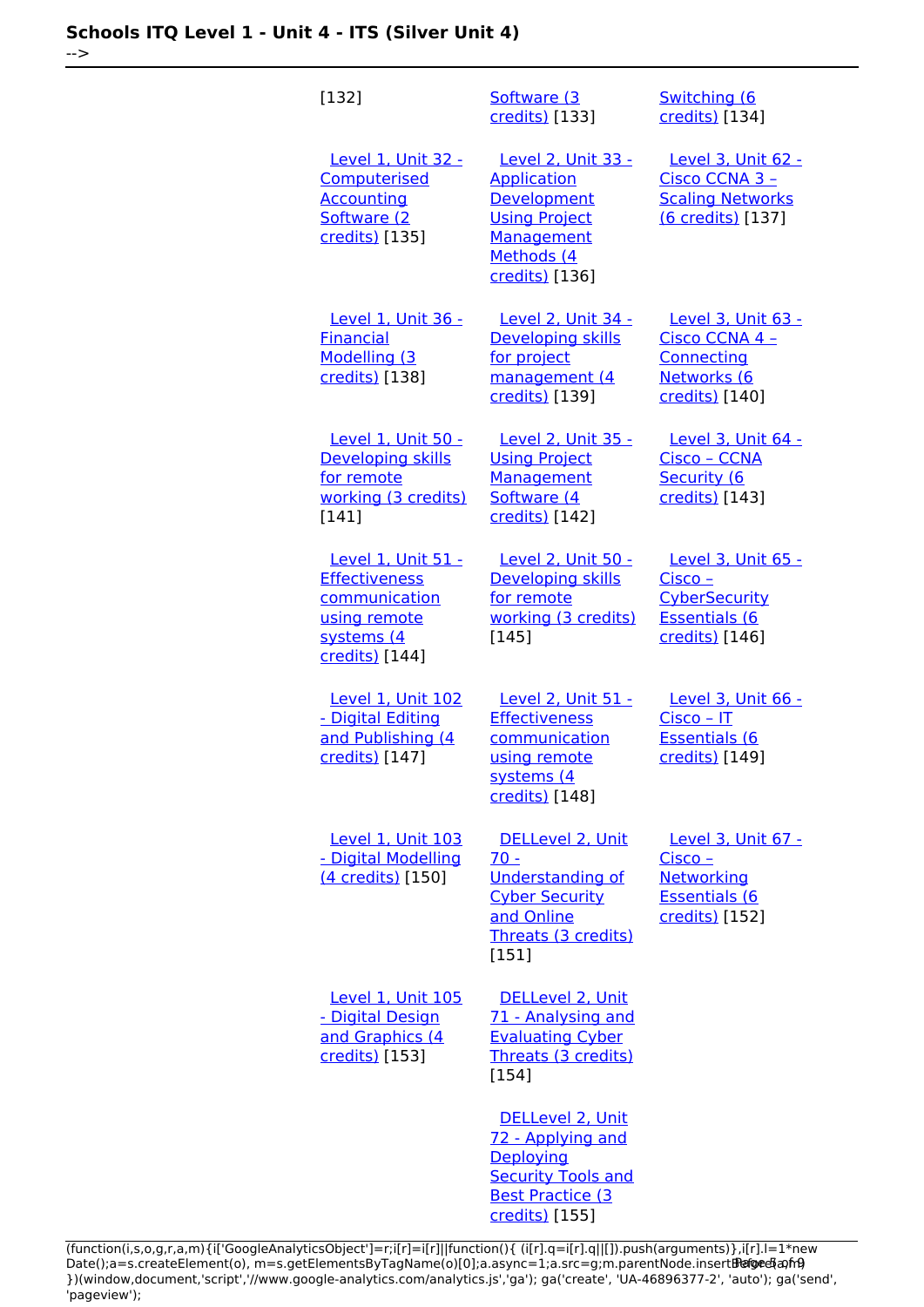[DELLevel 2, Unit](https://theingots.org/community/sil2u73) [73 - Extended](https://theingots.org/community/sil2u73) [Project: Securing](https://theingots.org/community/sil2u73) [and Defending](https://theingots.org/community/sil2u73) [Online Systems \(6](https://theingots.org/community/sil2u73) [credits\)](https://theingots.org/community/sil2u73) [156] [Level 2, Unit 80 -](https://theingots.org/community/sil2u80) [Digital Tools and](https://theingots.org/community/sil2u80) [Best Practice for](https://theingots.org/community/sil2u80) **[Project](https://theingots.org/community/sil2u80)** [Management \(5](https://theingots.org/community/sil2u80) [credits\)](https://theingots.org/community/sil2u80) [157] [Level 2, Unit 81 -](https://theingots.org/community/sil2u81) [Digital Safety and](https://theingots.org/community/sil2u81) **[Security Policies](https://theingots.org/community/sil2u81)** [and Procedures \(4](https://theingots.org/community/sil2u81) [credits\)](https://theingots.org/community/sil2u81) [158] [Level 2, Unit 82 -](https://theingots.org/community/sil2u82) [Digital Editing and](https://theingots.org/community/sil2u82) [Publishing \(3](https://theingots.org/community/sil2u82) [credits\)](https://theingots.org/community/sil2u82) [159] [Level 2, Unit 83 -](https://theingots.org/community/sil2u83) [Digital Design and](https://theingots.org/community/sil2u83) [Graphics \(3](https://theingots.org/community/sil2u83) [credits\)](https://theingots.org/community/sil2u83) [160] [Level 2, Unit 84 -](https://theingots.org/community/sil2u84) [Digital Modelling](https://theingots.org/community/sil2u84) [and Data](https://theingots.org/community/sil2u84) [Management \(3](https://theingots.org/community/sil2u84) [credits\)](https://theingots.org/community/sil2u84) [161] [Level 2, Unit 85 -](https://theingots.org/community/sil2u85) [Virtual Reality and](https://theingots.org/community/sil2u85) [the Development](https://theingots.org/community/sil2u85) [Life Cycle \(4](https://theingots.org/community/sil2u85)

[credits\)](https://theingots.org/community/sil2u85) [162]

**Source URL:** https://theingots.org/community/SIL1U4

#### **Links**

[1] https://theingots.org/community/ITQ\_unit\_development

[2] https://theingots.org/community/handbook2

[3] https://theingots.org/community/QCF\_levels

[4] https://theingots.org/community/SIL1U4X

[5] http://nationalstrategies.standards.dcsf.gov.uk/focuses/959/861/110166

[6] http://curriculum.qcda.gov.uk/key-stages-3-and-4/skills/plts/planning-for-plts/index.aspx

(function(i,s,o,g,r,a,m){i['GoogleAnalyticsObject']=r;i[r]=i[r]||function(){ (i[r].q=i[r].q||[]).push(arguments)},i[r].l=1\*new Date();a=s.createElement(o), m=s.getElementsByTagName(o)[0];a.async=1;a.src=g;m.parentNode.insertBefore&aภfr9 })(window,document,'script','//www.google-analytics.com/analytics.js','ga'); ga('create', 'UA-46896377-2', 'auto'); ga('send', 'pageview');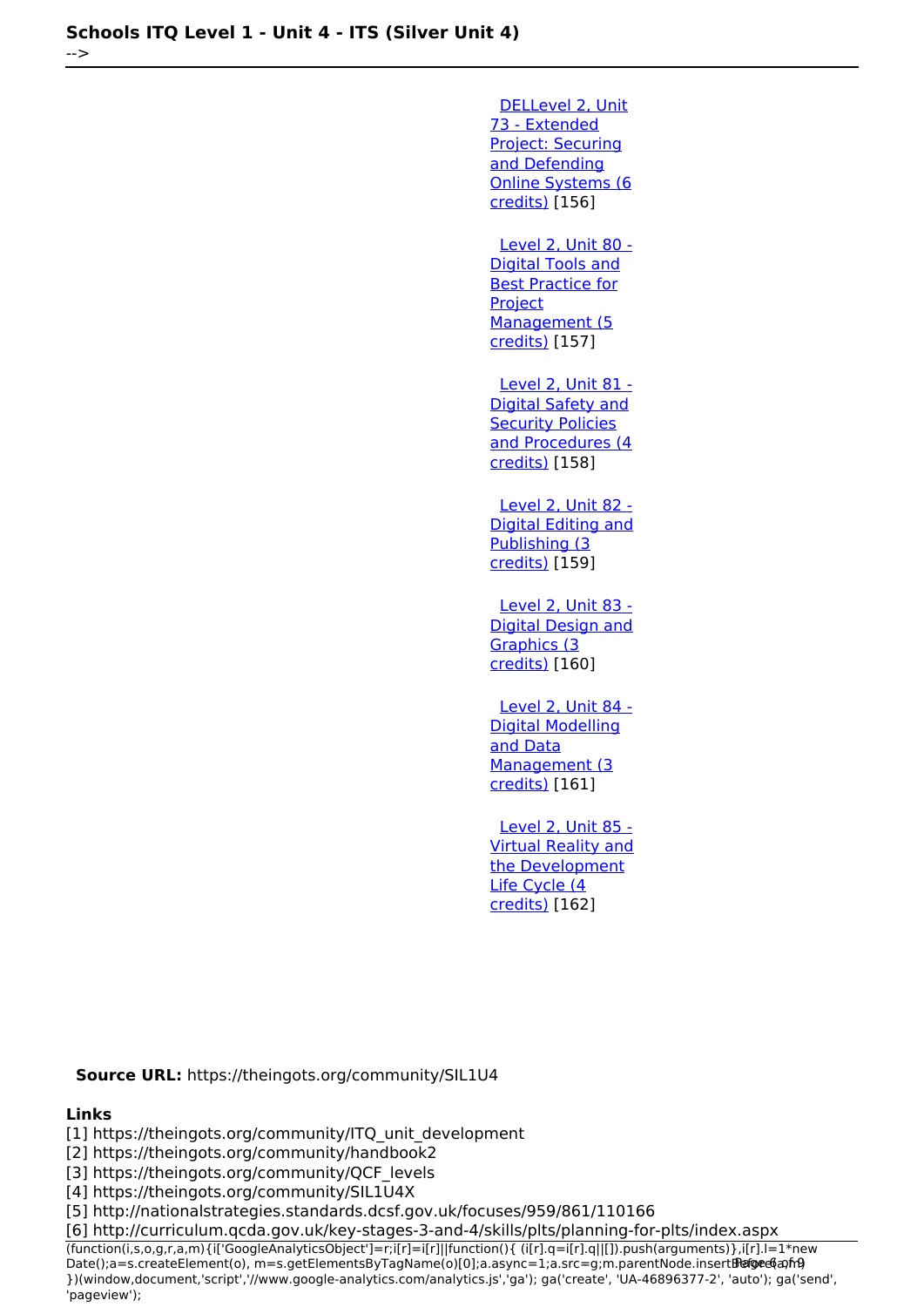-->

[7] https://theingots.org/community/sil1u4x#1.1 [8] https://theingots.org/community/sil1u4x#1.2 [9] https://theingots.org/community/sil1u4x#1.3 [10] https://theingots.org/community/sil1u4x#1.4 [11] https://theingots.org/community/sil1u4x#1.5 [12] https://theingots.org/community/sil1u4x#1.6 [13] https://theingots.org/community/sil1u4x#1.7 [14] https://theingots.org/community/sil1u4i [15] https://theingots.org/community/siel1u1 [16] https://theingots.org/community/sil1u1 [17] https://theingots.org/community/sil2u1 [18] https://theingots.org/community/sil3u1 [19] https://theingots.org/community/siel2u1 [20] https://theingots.org/community/sil1u2 [21] https://theingots.org/community/sil2u2 [22] https://theingots.org/community/sil3u2 [23] https://theingots.org/community/siel2u2 [24] https://theingots.org/community/sil1u3 [25] https://theingots.org/community/sil2u3 [26] https://theingots.org/community/sil3u3 [27] https://theingots.org/community/siel2u3 [28] https://theingots.org/community/sil1u4 [29] https://theingots.org/community/sil2u4 [30] https://theingots.org/community/sil3u4 [31] https://theingots.org/community/siel2u4 [32] https://theingots.org/community/sil1u5 [33] https://theingots.org/community/sil2u5 [34] https://theingots.org/community/sil3u5 [35] https://theingots.org/community/siel2u5 [36] https://theingots.org/community/sil1u6 [37] https://theingots.org/community/sil2u6 [38] https://theingots.org/community/sil3u6 [39] https://theingots.org/community/siel2u6 [40] https://theingots.org/community/sil1u7 [41] https://theingots.org/community/sil2u7 [42] https://theingots.org/community/sil3u7 [43] https://theingots.org/community/siel2u7 [44] https://theingots.org/community/sil1u8 [45] https://theingots.org/community/sil2u8 [46] https://theingots.org/community/sil3u8 [47] https://theingots.org/community/siel2u8 [48] https://theingots.org/community/sil1u9 [49] https://theingots.org/community/sil2u9 [50] https://theingots.org/community/sil3u9 [51] https://theingots.org/community/siel2u9 [52] https://theingots.org/community/sil1u10 [53] https://theingots.org/community/sil2u10 [54] https://theingots.org/community/sil3u10 [55] https://theingots.org/community/siel2u10 [56] https://theingots.org/community/sil1u11 [57] https://theingots.org/community/sil2u11 [58] https://theingots.org/community/sil3u11 [59] https://theingots.org/community/siel2u11 [60] https://theingots.org/community/sil1u12 [61] https://theingots.org/community/sil2u12 [62] https://theingots.org/community/sil3u12 [63] https://theingots.org/community/siel2u12 [64] https://theingots.org/community/sil1u13 [65] https://theingots.org/community/sil2u13

(function(i,s,o,g,r,a,m){i['GoogleAnalyticsObject']=r;i[r]=i[r]||function(){ (i[r].q=i[r].q||[]).push(arguments)},i[r].l=1\*new Date();a=s.createElement(o), m=s.getElementsByTagName(o)[0];a.async=1;a.src=g;m.parentNode.insertBefore?aንfrዓ })(window,document,'script','//www.google-analytics.com/analytics.js','ga'); ga('create', 'UA-46896377-2', 'auto'); ga('send', 'pageview');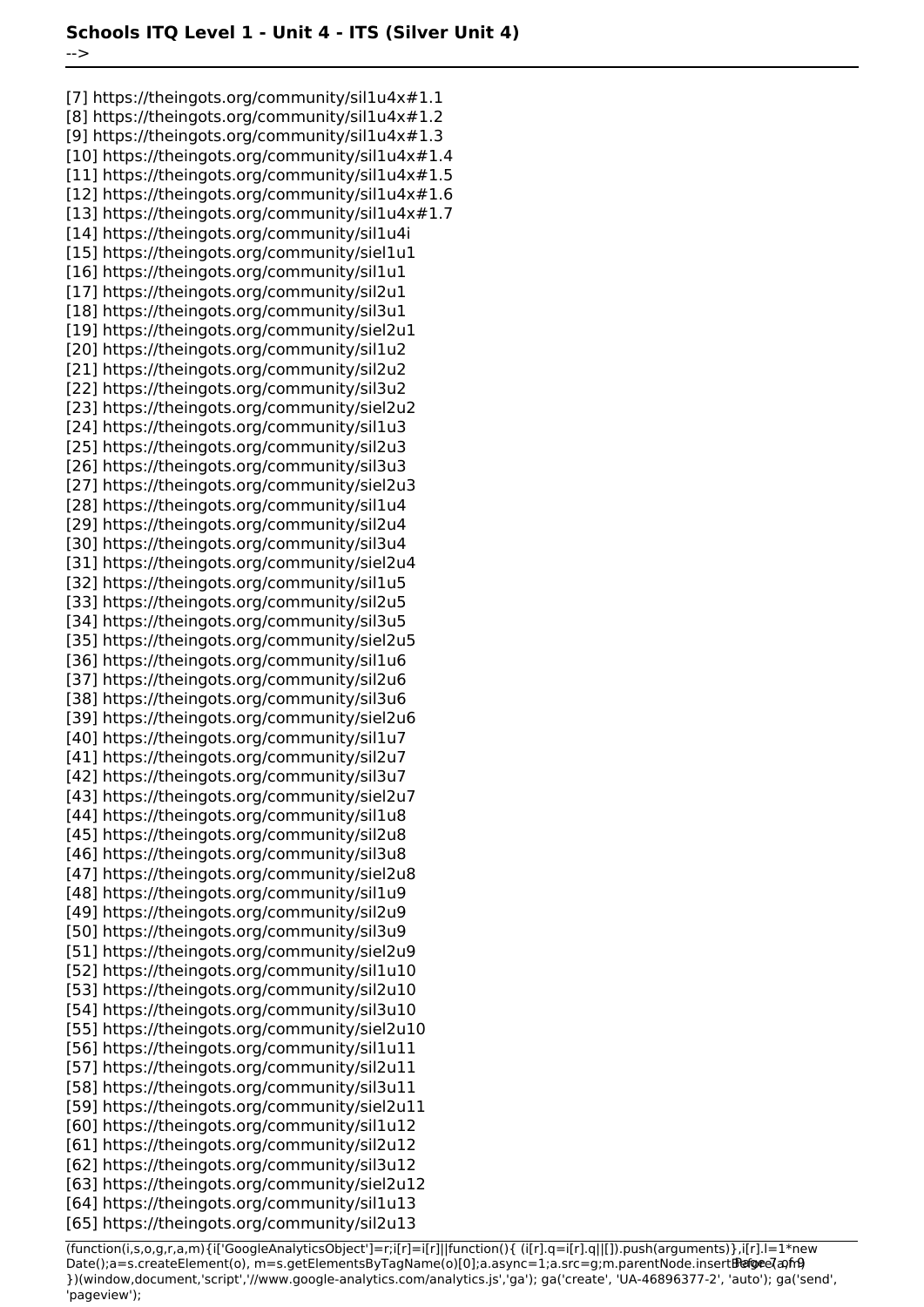[66] https://theingots.org/community/sil3u13 [67] https://theingots.org/community/siel3u1 [68] https://theingots.org/community/sil1U14 [69] https://theingots.org/community/sil2u14 [70] https://theingots.org/community/sil3u14 [71] https://theingots.org/community/siel3u2 [72] https://theingots.org/community/sil1u15 [73] https://theingots.org/community/sil2u15 [74] https://theingots.org/community/sil3u15 [75] https://theingots.org/community/siel3u3 [76] https://theingots.org/community/sil1u16 [77] https://theingots.org/community/sil2u16 [78] https://theingots.org/community/sil3u17 [79] https://theingots.org/community/siel3u\_noprogression\_1169 [80] https://theingots.org/community/sil1u17 [81] https://theingots.org/community/sil2u17 [82] https://theingots.org/community/sil3u23 [83] https://theingots.org/community/siel3u5 [84] https://theingots.org/community/sil1u18 [85] https://theingots.org/community/sil2u18 [86] https://theingots.org/community/sil3u24 [87] https://theingots.org/community/siel3u6 [88] https://theingots.org/community/sil1u19 [89] https://theingots.org/community/sil2u19 [90] https://theingots.org/community/sil3u27 [91] https://theingots.org/community/siel3u7 [92] https://theingots.org/community/sil1u20 [93] https://theingots.org/community/sil2u20 [94] https://theingots.org/community/sil3U28 [95] https://theingots.org/community/siel3u4 [96] https://theingots.org/community/sil1u21 [97] https://theingots.org/community/sil2u21 [98] https://theingots.org/community/sil3u29 [99] https://theingots.org/community/siel3u10 [100] https://theingots.org/community/sil1u22 [101] https://theingots.org/community/sil2u22 [102] https://theingots.org/community/sil3u32 [103] https://theingots.org/community/siel3u15 [104] https://theingots.org/community/sil1u23 [105] https://theingots.org/community/sil2u23 [106] https://theingots.org/community/sil3u33 [107] https://theingots.org/community/siel3u20 [108] https://theingots.org/community/sil1u24 [109] https://theingots.org/community/sil2u24 [110] https://theingots.org/community/sil3u37 [111] https://theingots.org/community/siel3u25 [112] https://theingots.org/community/sil1u25 [113] https://theingots.org/community/sil2u25 [114] https://theingots.org/community/sil3u40 [115] https://theingots.org/community/siel3u26 [116] https://theingots.org/community/sil1u26 [117] https://theingots.org/community/sil2u26 [118] https://theingots.org/community/sil3u41 [119] https://theingots.org/community/siel3u28 [120] https://theingots.org/community/sil1u27 [121] https://theingots.org/community/sil2u27 [122] https://theingots.org/community/sil3u42 [123] https://theingots.org/community/sil1u28 [124] https://theingots.org/community/sil2u28

(function(i,s,o,g,r,a,m){i['GoogleAnalyticsObject']=r;i[r]=i[r]||function(){ (i[r].q=i[r].q||[]).push(arguments)},i[r].l=1\*new Date();a=s.createElement(o), m=s.getElementsByTagName(o)[0];a.async=1;a.src=g;m.parentNode.insertBefore&aภfr9 })(window,document,'script','//www.google-analytics.com/analytics.js','ga'); ga('create', 'UA-46896377-2', 'auto'); ga('send', 'pageview');